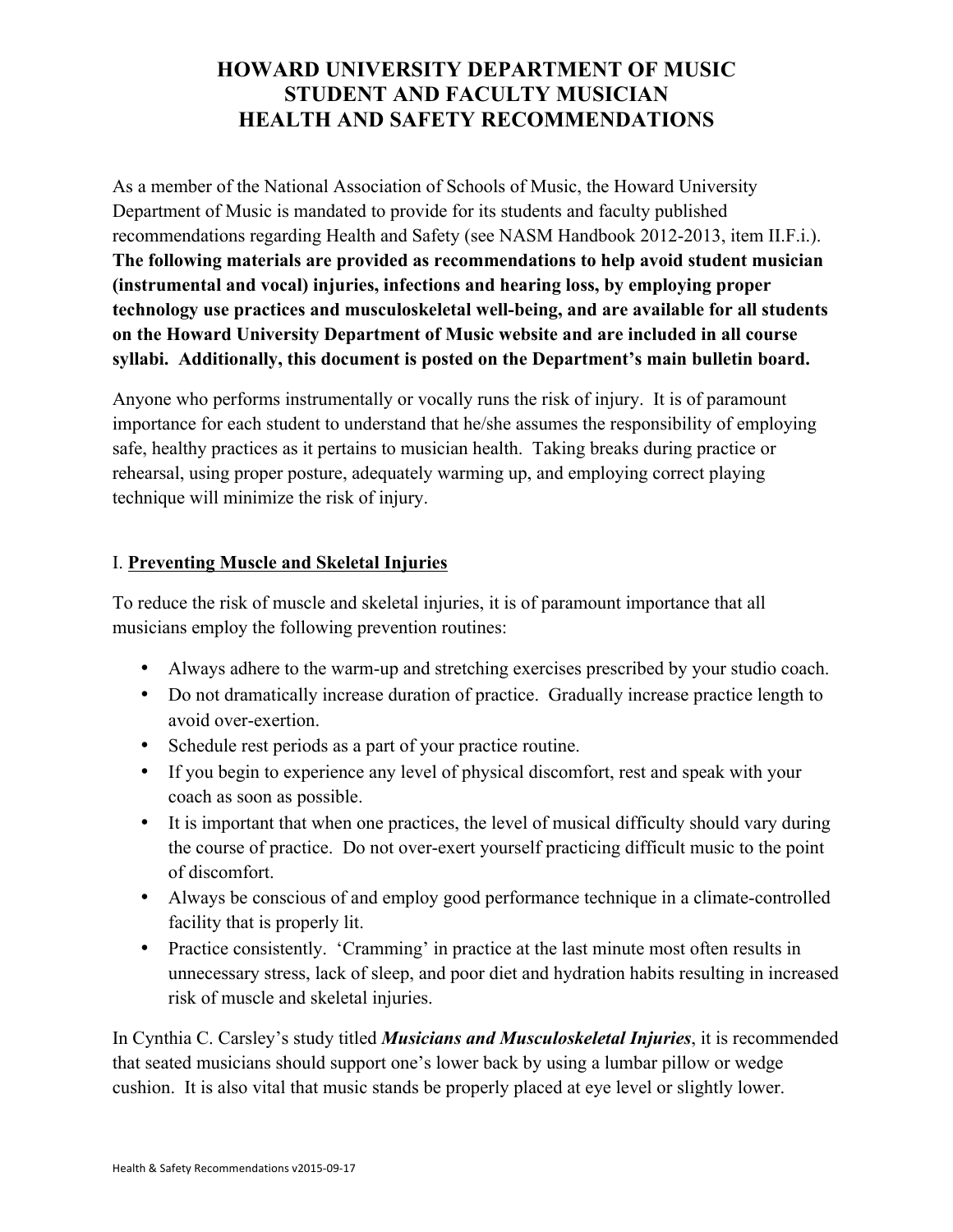#### **HOWARD UNIVERSITY DEPARTMENT OF MUSIC HEALTH AND SAFETY RECOMMENDATIONS Page 2 of 5**

#### **II. Instrument Maintenance**

The Department of Music, in conjunction with the Office of Choirs and Bands, provides many loaner instruments to students. Loaner instruments pose particular challenges regarding hygiene. Hence, consistent, thorough cleaning is essential. Disinfectant cleaning solutions are readily available at local music stores and through Amazon.com. Roche Thomas Mi-T-Mist Disinfectant is a commonly used product for instrument cleaning and disinfecting, but must not be used on plastic instruments or parts.

It is important that at no time should mouthpieces or reeds for brass or woodwind instruments be shared. All students using borrowed instruments must provide their own mouthpieces and reeds. Additionally, if instruments are being shared within a class meeting, it is recommended that disinfecting wipes such as alcohol wipes be used by students as they exchange instruments (this does not apply to string or percussion instruments).

Saxophone crooks are notorious for harboring infectious bacteria. Using a crook brush with approximately a 12-inch wire, one can clean a large amount of buildup from the crook. For stepby-step instructions for cleaning a saxophone crook, visit the website www.shwoodwind.co.uk. One can clean a metal saxophone mouthpiece with warm/hot water and mild liquid soap.

Alcohol-based wipes may be used to clean flute head-joints (lip plate and embouchure hole). A flute cleaning rod may be employed to clean the instrument interior. Bacteria and moisture buildup on a flute's interior can corrode the metal. Wiping the exterior with a silver polish cloth will maintain its cleanliness and shine. It is important to remember that under no circumstances should a flute be placed in or under running water to clean. This will cause damage to key pads.

After prolonged playing on a clarinet, the mouthpiece often develops a crust-like buildup, harboring germs and bacteria. Detailed instructions for cleaning a clarinet and its mouthpiece are provided at www.clarinet.org.

The bocals of such wind instruments as the bassoon and English horn should be cleaned regularly to avoid bacteria buildup. Bocals can easily be sanitized by using a mild liquid soap, a bocal brush or pipe cleaner, and soft cloth towels.

Generally, string, keyboard, and percussion instruments do not pose high risks of infection.

#### **III. General Precautions for Singers**

Practicing "voice users," that is, actors, singers, teachers, and orators, occasionally experience vocal problems associated with incorrect use, over use, colds, allergies, and improper care. The voice user is not always in control of his/her environment, and must take care to anticipate any possible challenges.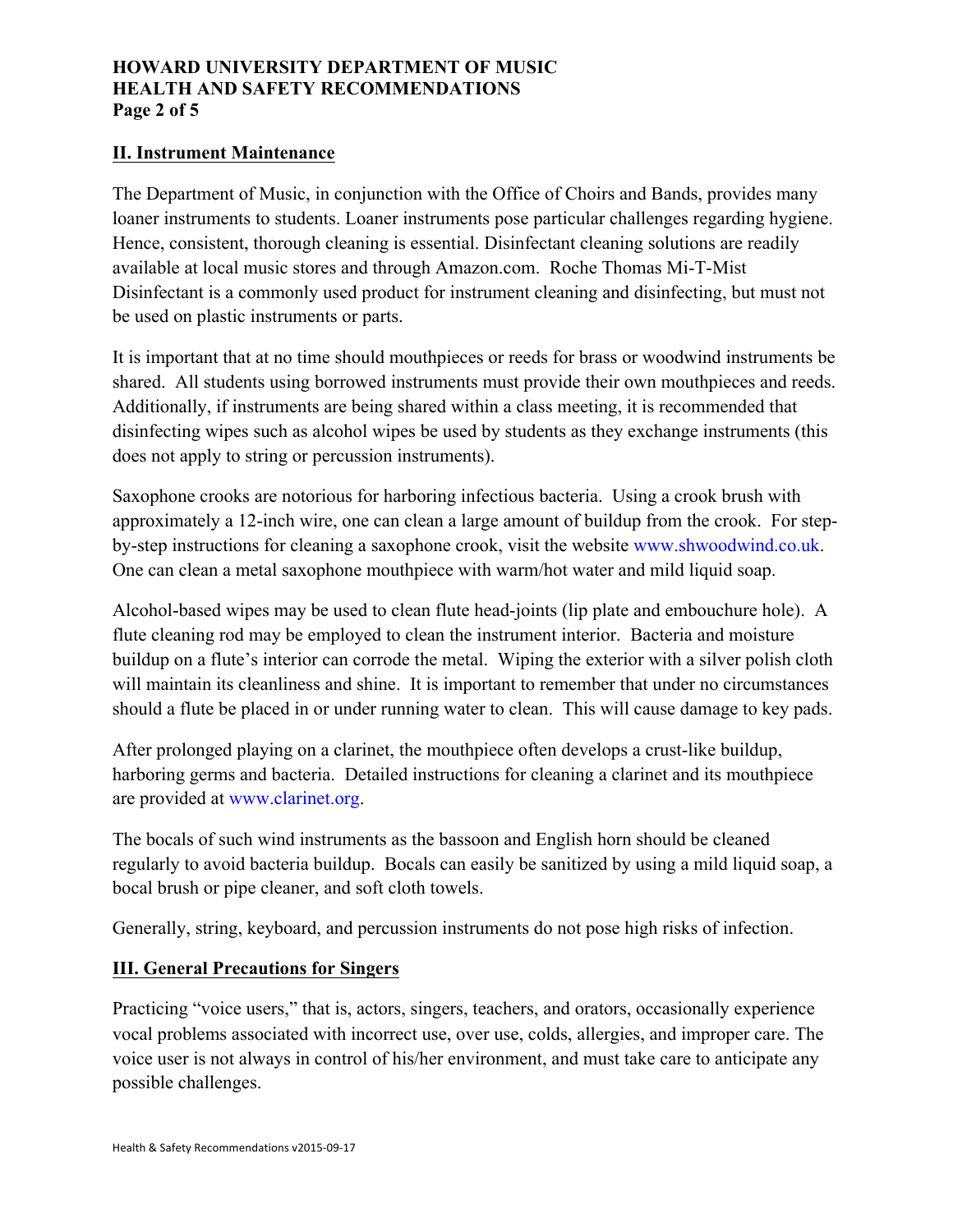#### **HOWARD UNIVERSITY DEPARTMENT OF MUSIC HEALTH AND SAFETY RECOMMENDATIONS Page 3 of 5**

*Stay in Good Health* – This should be obvious. One should be vigilant about general health. Maintain routine, age-appropriate medical examinations.

*Maintain a Consistent and Healthy Diet* – The rigors of work, study, and travel leave us in a "catch can" method of eating. Set times for meals or plan to bring healthy snacks when a sit down meal is not available. It is crucial to eat breakfast to start the day.

*Avoid "Fad" Dieting* – One should not take on diets that prescribe single items that are not fully nutritional. This can create a feeling of deprivation and will cause nutritional imbalances. If weight change is the goal, one should consult a professional for guidance.

*Maintain a Consistent Exercise Routine* – Exercise is necessary to build endurance and strength of the body, mind and spirit.

*Get Regular Sleep* – The voice suffers from lack of sleep. The body, mind and voice require rest for rejuvenation and proper function. Fatigue can cause lack of energy essential for full physical, vocal support.

*Drink 6-8 Glasses of Water Daily* – Hydration is vital to good health.

#### **The following can cause vocal discomfort:**

*Yelling, screaming or loud talking*

*Excessive talking* 

*Clearing the throat* – Drink water or warm teas and do vocal coach prescribed vocal exercises.

*Pollution* 

*Drafty Rooms* – Forced air can circulate dust mites and can create dryness and chills.

#### **Some things to avoid**:

*Smoke*- inhaling or smoking substances of any type

*Stuffy Rooms*

*Dairy Products Prior to Singing* – Any food that causes extraordinary production of mucous should be avoided.

*Iced drinks* – In general they are acceptable, but not after the voice user has vocalized or warmed up.

*Caffeine* - Tends to dry out the vocal cords.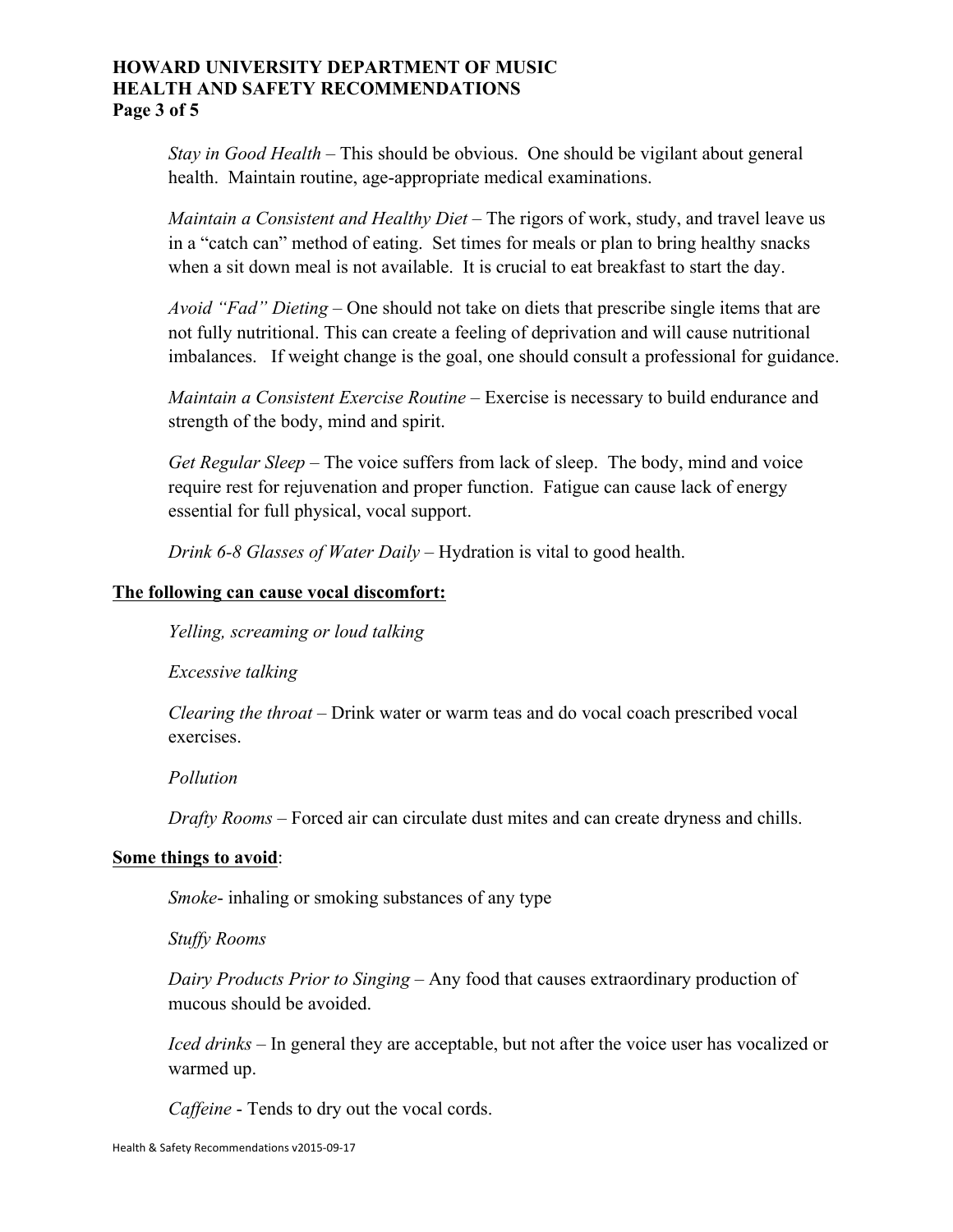#### **HOWARD UNIVERSITY DEPARTMENT OF MUSIC HEALTH AND SAFETY RECOMMENDATIONS Page 4 of 5**

#### IV. **Use of Audio & Video Equipment**

#### A. Hearing Protection

- 1. All persons should limit exposure to loud sounds, especially for extended periods. NIOSH guidelines recommend 85 dB as the maximum sustained levels of sound/ noise for up to 8 hours a day.
- 2. All persons are encouraged download free SPL meters for use with smart phones to easily measure environmental noise levels.
- 3. Use of hearing protection (such as foam or rubber ear plugs) is recommended when in loud environments, especially rehearsals or performances that involve amplified music or sound.
- 4. Limit use of ear buds and headphones to no more than 45 minutes at a time, and using lowest possible volumes.
- 5. Encourage use of noise canceling headphones, which allow for lower volumes at the ear.
- 6. Use of plexiglass or other baffling is encouraged when proximity to loud or piercing acoustic instruments (e.g. drums and percussion, brasses, piccolo) causes any discomfort or plosive impact to the hearing.

#### B. Eye Protection

All persons should limit continuous time in front of video screens to 45 minutes, to avoid eye injuries (dry eye and eye strain).

## C. Posture

Ergonomic placement of computer monitors and keyboards, MIDI keyboards, and laptop computers is recommended to prevent undue neck, back and carpal tunnel injuries.

## D. Electricity

- 1. Use of grounded, 3-prong audio equipment is highly recommended for sound quality and safety.
- 2. Do not defeat/ break the 3rd prong on electrical cables trying to fit into 2-prong wall outlets. The ground is thus defeated causing a shock hazard.
- 3. Do not use 3- to 2-prong adaptors. The ground is thus defeated, causing a shock hazard.
- 4. Do not daisy-chain power strips, which may cause an overload and a fire.
- 5. Power cords that are frayed or damaged should be replaced before using equipment.
- 6. Outlets that show signs of arcing (burning) should be serviced before use.